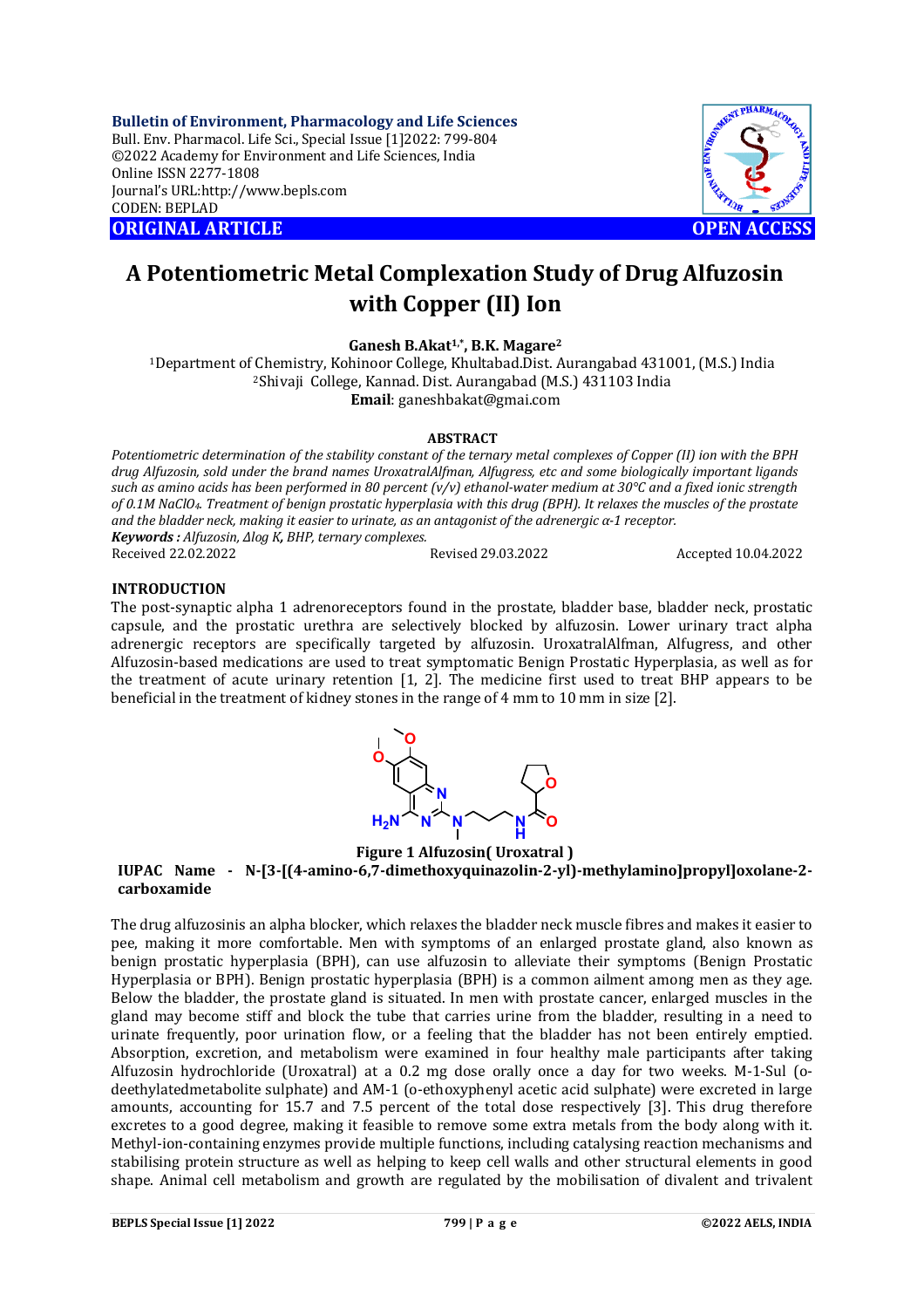metal ions, according to the most recent research. Copper is a transition metal ion that is found in enzymes and serves a variety of functions in the biological system, including triggering reactions, controlling reaction mechanisms, stabilising protein structure, and maintaining cell wall integrity. According to recent findings, the mobilisation of divalent and trivalent metal ions is required for the regulation of animal cell metabolism and growth. It is found in abundance throughout the body [4, 5]. Furthermore, research into the function and localization of the mechanisms of copper balance and their role in maintaining appropriate copper distribution in mammals [6-9]. Copper (Cu) is a trace element that all species, from bacteria to people, require for living. All amino acids are polymers and are considered protein building blocks. This research looks at a few amino acids [0-12]. The current study looks at potentiometric research on copper (II) metal complexes with Benign Prostatic Hyperplasia Alfuzosin and amino acids in an ethanol-water medium with an ethanol-water content of 80 percent  $(v/v)$  [13].

## **MATERIAL AND METHODS**

Badar Chemicals supplied the A.R.-grade copper nitrates (India). Perchlorates of metal ions were employed to avoid the formation of complexes with anions. The equivalent nitrates were used to make the perchlorates [14]. The conventional methodologies for estimating metal ion concentrations were used [15-18]. Sodium perchlorate (E. Merck) was dissolved in carbon dioxide free distilled water. Solution of sodium hydroxide in carbonate free distilled water was also prepared by leaving the solution to remain for a long period until any carbonate precipitated. The potentiometric titration was carried out using the solution as a titrant. Every day, the solution was titrated with a normal oxalic acid solution to maintain its consistency. For the stock solution, Reidal (Germany) perchloric acid was employed. Conductometric titration of sodium hydroxide solution was used to determine its exact normalcy. Dissolving A.R. grade sample in 80%  $(v/v)$  ethanol – water medium yielded Merck (Germany) and Fluka (Germany) amino acids. An ethanol-water mixture of 80 percent (v/v) ethanol was used to dissolve the drug Alfuzosin. Drug samples in their purest form were obtained as gift samples. The potentiometric titration technique was employed to investigate ternary metal complexes, and the ligands Alfuzosin (D) and amino acids (R) were the titrating reagents in the titrations against the standard sodium hydroxide solution. Addition of 1M sodium perchlorate solution was used to preserve the solution's 0.1 M ionic strength. An inert atmosphere of 30°C was maintained by bubbling oxygen-free nitrogen gas through an electrode assembly to remove  $CO<sub>2</sub>$  from the solution. The titration of carbonate-free ethanol-water solution in 80 percent (v/v) ethanol-water was adjusted by the method of Vansittart and Hass in the investigation of ternary metal complexes. Computational SCOGS were used to minimise the usual derivation of the formation constant of ternary complexes. The titration system is set up as follows.

## **PROCEDURE OF TITRATION**

The Calvin Bjerrum pH metric titration techniques which was modified by Irving Rossotti were applied for the determination of the equilibrium constants of 1:1:1 ternary complexes [32, 33]. Titration procedure involves following steps:

|    | Free $HClO4(A)$                                                              |
|----|------------------------------------------------------------------------------|
|    | Free HClO <sub>4</sub> (A) + Alfuzosin (D)                                   |
| Ш  | Free HClO <sub>4</sub> (A) + Alfuzosin (D) + Copper ion (M)                  |
| IV | Free HClO <sub>4</sub> (A) + Amino acids (R)                                 |
|    | Free HClO <sub>4</sub> (A) + Amino acids (R) + Copper ion (M)                |
| VI | Free HClO <sub>4</sub> +Alfuzosin (D) + Amino acids $(R)$ + Copper ion $(M)$ |

# **RESULT AND DISCUSSION**

3.1. Binary metal complexes

The metal ligand stability constant and proton ligand constant of Alfuzosin and amino acids with copper (II) were determined in this study at 80 % (v/v) ethanol-water mixture at 30 °C and ionic strength  $\mu$ = 0.1 M NaClO<sup>4</sup> are shown in the table no. 1.

| Ligands    | $pK_1$ |        | Copper    |                    |  |
|------------|--------|--------|-----------|--------------------|--|
|            |        | $pK_2$ | $Log k_1$ | Log k <sub>2</sub> |  |
| Alfuzosin  | 2.6121 | 5.7626 | 6.7161    |                    |  |
| Glycine    | 2.73   | 2.73   | 2.73      | 2.73               |  |
| Leucine    | 9.71   | 9.71   | 9.71      | 9.71               |  |
| Glutamine  | 9.89   | 9.89   | 9.89      | 9.89               |  |
| Valine     | 8.71   | 8.71   | 8.71      | 8.71               |  |
| Methionine | 3.71   | 3.71   | 3.71      | 3.71               |  |

# **Table 1: The proton ligand constant and metal ligand stability constant of drug Alfuzosin and amino acids with copper (II)**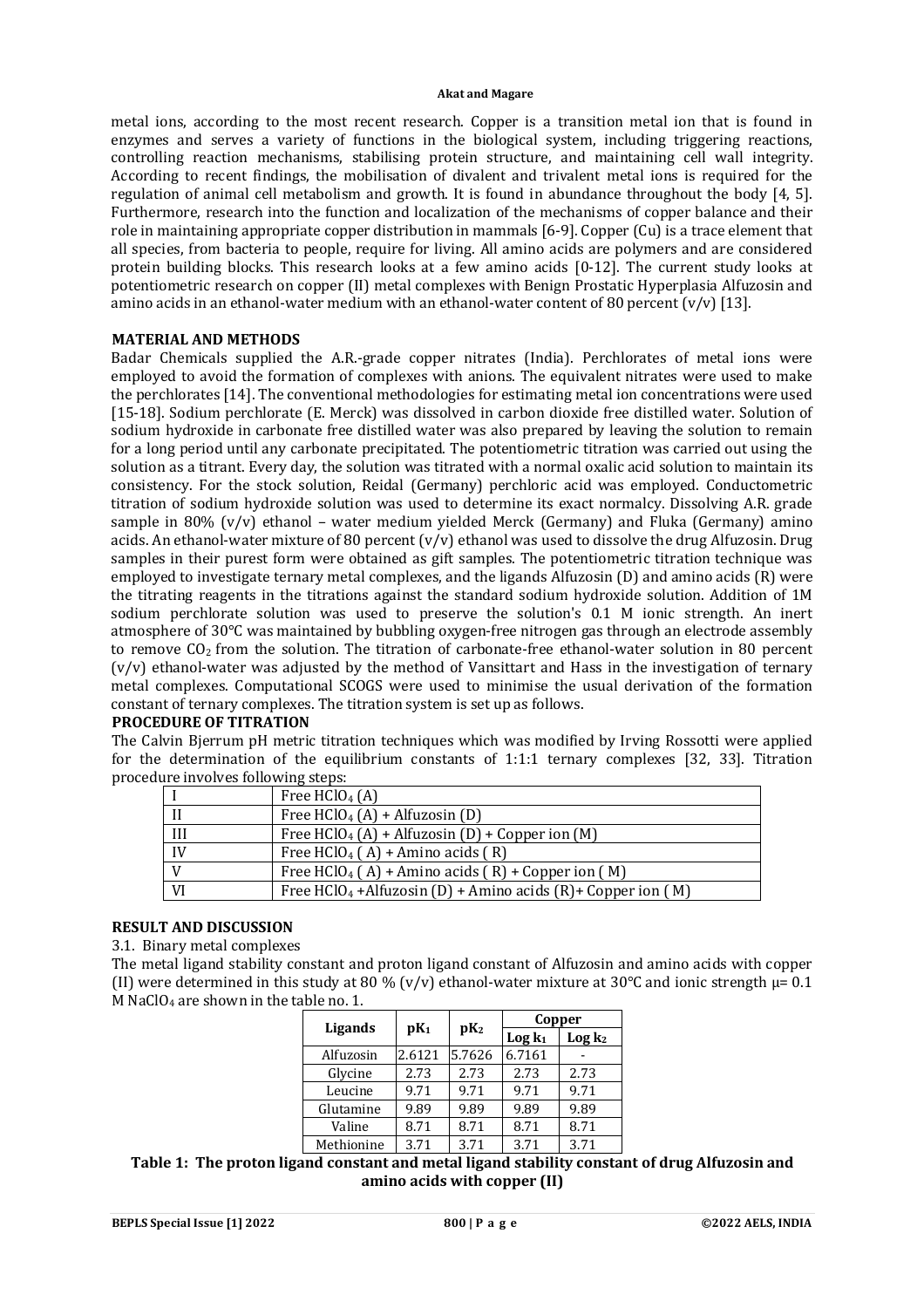The pK and logK value of drug here is important for the explanation of stability constant of Metal ligand ternary complexes [16, 19].

*3.2.Dissociation of Protons Scheme for Free Ligand Alfuzosin*







3.4. Ternary metal complexes

Potentiometric titration in ternary systems reveals that the mixed ligand curve coincides with the A+D complex curve up to pH 2.5, beyond which it deviates. The theoretical composite curve continues to be to the left of the mixed ligand complex curve. The mixed ligand curve shifts towards the X-axis after pH 2.5, indicating the development of hydroxide species. Because the mixed ligand curve coincides with the titration curves of separate metal complexes, the creation of a 1:1:1 complex by involving progressive equilibrium is possible.

The principal ligand drug Alfuzosin forms 1:1 complex with Cu, while the secondary ligand amino acid glycine forms 1:1 and 1:2 complexes (II). The percentage distribution curves of free metal decrease substantially with rising pH, as seen in the figure of percentage concentration species of Cu (II) - Alfuzosin –glycine, leucine, glutamine, valine, and methionine systems. This shows that metal ions are involved in the complex building process. As a function of pH, the percentage concentration of free ligands Alfuzosin and glycine increases, which may be related to the dissociation of ligands present in the system.

### **Species distribution studies**

Using the SCOGS programme, species distribution curves were plotted as a function of pH at temperature 27 °C and  $\mu$  = 0.1 M NaClO<sub>4</sub> to explain the equilibrium and evaluate the calculated stability constant of ternary complexes Cu (II) - Alfuzosin glycine. The concentration of Cu (II) – Alfuzosin –glycine increases from pH2.6, whereas the concentrations for the formation of D (Alfuzosin) and HR (Glycine) decrease continuously with increasing pH, indicating the formation of Cu(II) – Alfuzosin-glycine. This species' concentration is steadily increasing, confirming the formation of ternary complexes. Percentage distribution of the species formed during the formation of mixed ligand complex in the system Cu (II) + D1+ R given in figure number 2 and free metal system is shown in figure 3 as given below.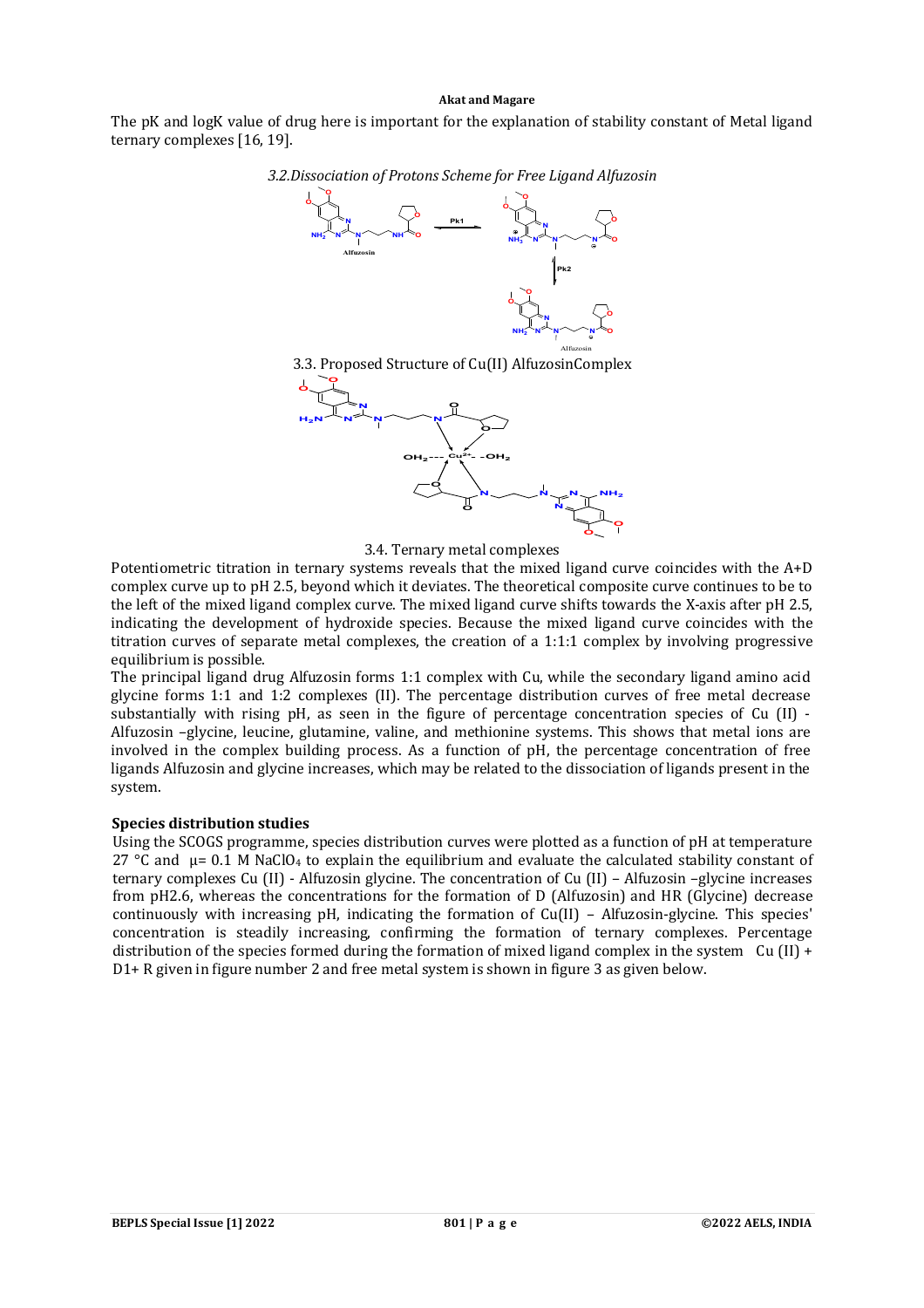

**Figure 2 :Percentage distribution of the species formed during the formation of mixed ligand complex in the system Cu (II) + D1+ R.**



**Figure 3 : Percentage distribution of free metal Cu(II), free ligand (D1) and free ligand (R7) of mixed ligand complex in the system Cu(II) + D1 + R7.**

The concentration of Cu (II)-Alfuzosin amino acids such as glycine increases from pH 4.5, but that of leucine, glutamine, valine, and methionine decreases from 5.9, 4.0, 2.5, and 3.9, respectively. C1 and C2 represent the concentrations for the formation of D (drug Alfuzosin) and HR (glycine amino acid), which show a continuous decrease with increasing pH, indicating the formation of Cu (II) - drug (D) amino acid(R) such as glycine, leucine, glutamine, valine, and methionine represented by C7. The concentration steadily rises, confirming the production of ternary complexes [20]. According to the SCOG distribution curve, the formation of ternary complexes began only after the metal main ligand complex had reached its maximum concentration. This indicates that the metal primary ligand complex Cu (II)- Alfuzosin is produced first, followed by secondary ligands such as glycine, leucine, glutamine, valine, and methionine, leading in the formation of ternary complex. Ternary complexes with glycine, tryptophan, leucine, and glutamic acid have the concentration species distributions shown below.

- **C1**  $=$  HD  $\longrightarrow$  D+H HD
- $C2 = H_2R$ HR+H  $=$
- **C3** HR  $R+H$ =
- **C4**  $M+R$ MR =
- **C5** MR+R  $MR<sub>2</sub>$ =
- **C6**  $M+D$ MD =
- **C7**  $MD+R \xrightarrow{\longleftarrow} MDR$ =

Where  $M = Copper$ ,  $R = Amino$  acids &  $D = drug$  Alfuzosin.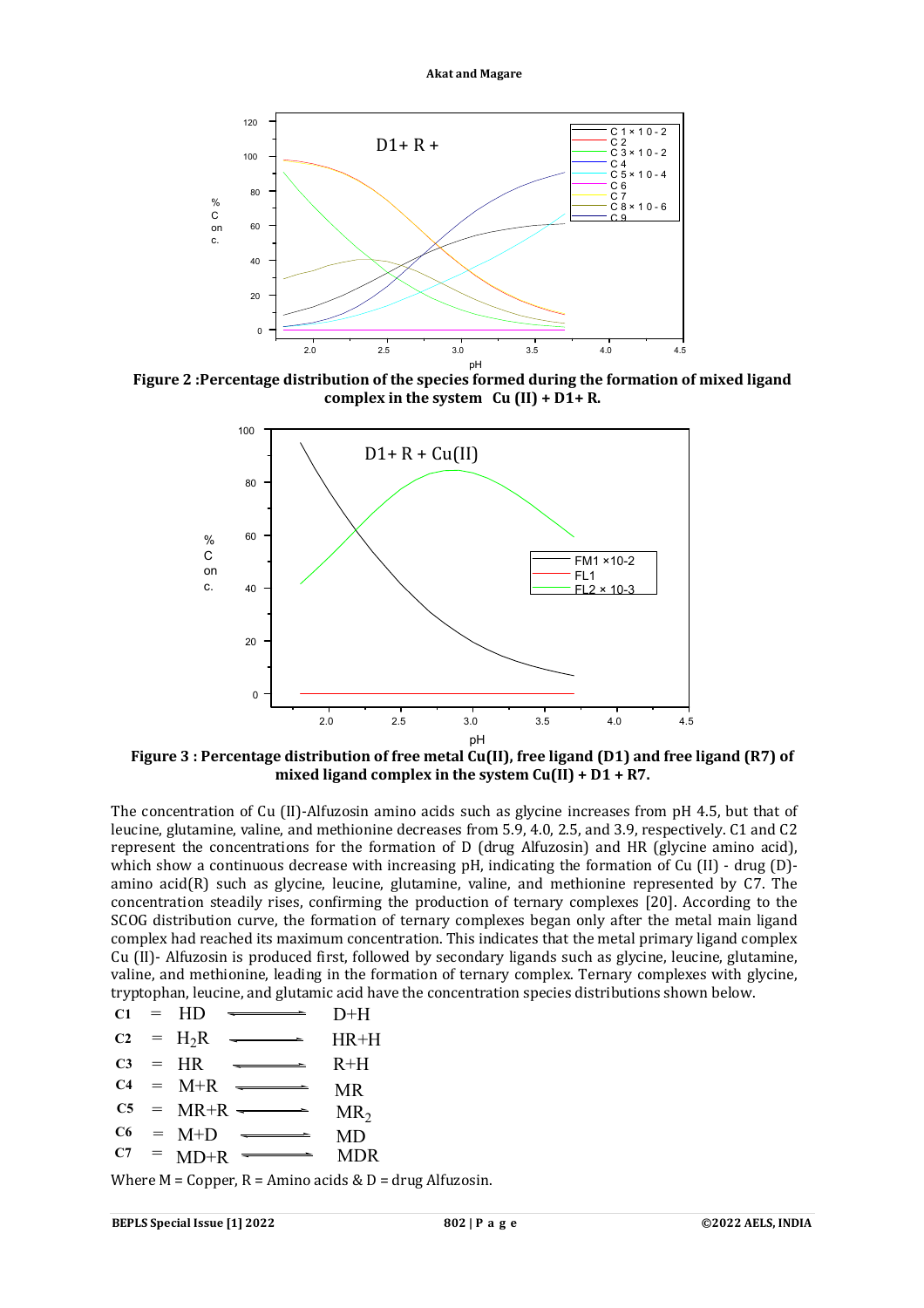Furthermore, the highest percentage of ternary complex formation is greater than that of Cu (II) amino acids and Cu (II) Alfuzosin binary complex, indicating that ternary complex stabilisation occurs.

### **The stability constant of ternary complexes.**

The relative stabilities of binary and ternary complexes are stated quantitatively in tern of  $\beta_{11}$ ,  $\beta_{20}$ ,  $\beta_{02}$ ,  $K_D$ , K<sub>R</sub>, K<sub>r</sub> and ΔlogK value which are represented in table 2. With 1:1 and 1:2 ratios for the system ligand, which forms binary complexes. The magnitude of the constant represents the stability of mixed ligand complexes. Water and  $K_a$  derived a statistically anticipated value of 0.6 log units by calculating probabilities for the reasons given by Sigel. The logK value can be determined using either the first or second approach. Table II shows the calculated logK values for all systems. The comparison of 11 with 20 and 02 of this system shows that ternary complexes develop preferentially over binary complexes of primary and secondary ligands. The significantly positive value of  $K_D \& K_R$  suggests that ternary complexes are more stable than primary and secondary ligands. This complex's Kr value is positive, but its magnitude is smaller, indicating that ternary complexes are less stable. The current analyses demonstrate that the stability constants of the produced ternary complexes are fairly stable. In the case of the ternary system of Valine, the negative logK value implies that the ternary complex is less stable than the binary 1:1 copper –Alfuzosin& metal-amino acids combination. This is consistent with statistical considerations. A negative logK value does not imply that the complex is not produced. The negative value could be attributed to the increased stability of its binary complexes, a smaller number of coordination sites, and steric hindrance [4, 21, 22]..Differences in bond type, geometrical structure, and other electronic considerations [23-25]. On the basis parameters of some relationship between the formation of ternary complexes of Copper (II) metal ion with Alfuzosin in the presence of Amino acids (1:1:1) system at temp  $=$  $27^\circ$ C µ = 0.1 m NaClO<sub>4</sub> medium = 80 percent (v/v) ethanol-water are given in table no. 2

| $\mathbf{1}$ able a normality of cornar<br>$\frac{1}{2}$<br>$\frac{1}{2}$ |          |        |         |                |         |          |                |  |  |
|---------------------------------------------------------------------------|----------|--------|---------|----------------|---------|----------|----------------|--|--|
| <b>AMINO ACIDS</b>                                                        | B11      | В20    | B02     | K <sub>D</sub> | $K_{R}$ | Kr       | $\Delta$ log K |  |  |
| <b>GLYCINE</b>                                                            | 18.2143  | 6.7047 | 18.2457 | 10.751         | 7.6021  | 2.41244  | 0.9713         |  |  |
| <b>LEUCINE</b>                                                            | 14.6021  | 6.5021 | 8.0644  | 8.0845         | 6.6124  | 4.012454 | 0.0017         |  |  |
| <b>GLUTAMINE</b>                                                          | 16.5614  | 6.2421 | 17.392  | 9.8097         | 7.1151  | 2.374452 | 0.5021         |  |  |
| <b>VALINE</b>                                                             | 15.2545  | 6.6124 | 18.510  | 8.6124         | 5.1014  | 1.575244 | $-1.5144$      |  |  |
| <b>METHIONINE</b>                                                         | 16.75124 | 6.6144 | 18.421  | 10.1245        | 7.1145  | 2.24577  | 0.5002         |  |  |

**Table 2 :**formation of ternary complexes of Copper (II) metal ion with Alfuzosin Drug

## **CONCLUSION**

The ternary complex's ΔlogK value is greater than the statistically anticipated value, indicating that it is stable. Alfuzosin, the principal ligand, is a smaller molecule.As a result, the ΔlogK value is less negative. The electrostatic repulsion between the negative charges on Alfuzosindrug molecule and amino acids, according to Thompson and Lorass, causes ternary complexes to have a lower 1ogK value. Because the major ligand Alfuzosin coordinates with the metal ion in the low pH range and forms a 1: 1 complex in the current studies of ternary complexes, steric hindrance is the most critical aspect to consider. In solution, ternary complexes develop when the Cu (II)-Alfuzosin titration curve is run below it. As a result, the secondary ligand amino acids face steric hindrance due to the larger size of the Cu (II)-Alfuzosin complex compared to the aqua ion, which tries to restrict the secondary ligand's entry into the coordination sphere of the Cu (II) metal ion, reducing the stability of ternary complexes. Alfuzosin = glycine >glutamine>Methionine>leucine>valine is the order of stability of ternary Cu (II) complexes with respect to secondary ligand for respective primary ligands.

## **ACKNOWLEDGEMENT**

The authors are very much thankful to the Head, Department of Chemistry Dr.Syed Yousuf, Dr.QamarunnisabegamI kramuddin, Principal Kohinoor College Khultabad and Principal, Shivaji College Kannadfor providing necessary facilities at Department of Chemistry KannadResearch Center.

#### **REFERENCES**

- 1. Acute urinary retention in benign prostatic hyperplasia: Risk factors and current management <https://www.ncbi.nlm.nih.gov/pmc/articles/PMC2721562/> (accessed 2021 -11 -26).
- 2. Lerner, L. B.; McVary, K. T.; Barry, M. J.; Bixler, B. R.; Dahm, P.; Das, A. K.; Gandhi, M. C.; Kaplan, S. A.; Kohler, T. S.; Martin, L.; Parsons, J. K.; Roehrborn, C. G.; Stoffel, J. T.; Welliver, C.; Wilt, T. J. (2021). Management of Lower Urinary Tract Symptoms Attributed to Benign Prostatic Hyperplasia: AUA GUIDELINE PART I—Initial Work-up and Medical Management. *J. Urol.*, *206* (4), 806–817. <https://doi.org/10.1097/JU.0000000000002183.>
- 3. Nordling, J. (2005). Efficacy and Safety of Two Doses (10 and 15 Mg) of Alfuzosin or Tamsulosin (0.4 Mg) Once Daily for Treating Symptomatic Benign Prostatic Hyperplasia. *BJU Int*, *95* (7), 1006–1012. <https://doi.org/10.1111/j.1464-410X.2005.05456.x.>